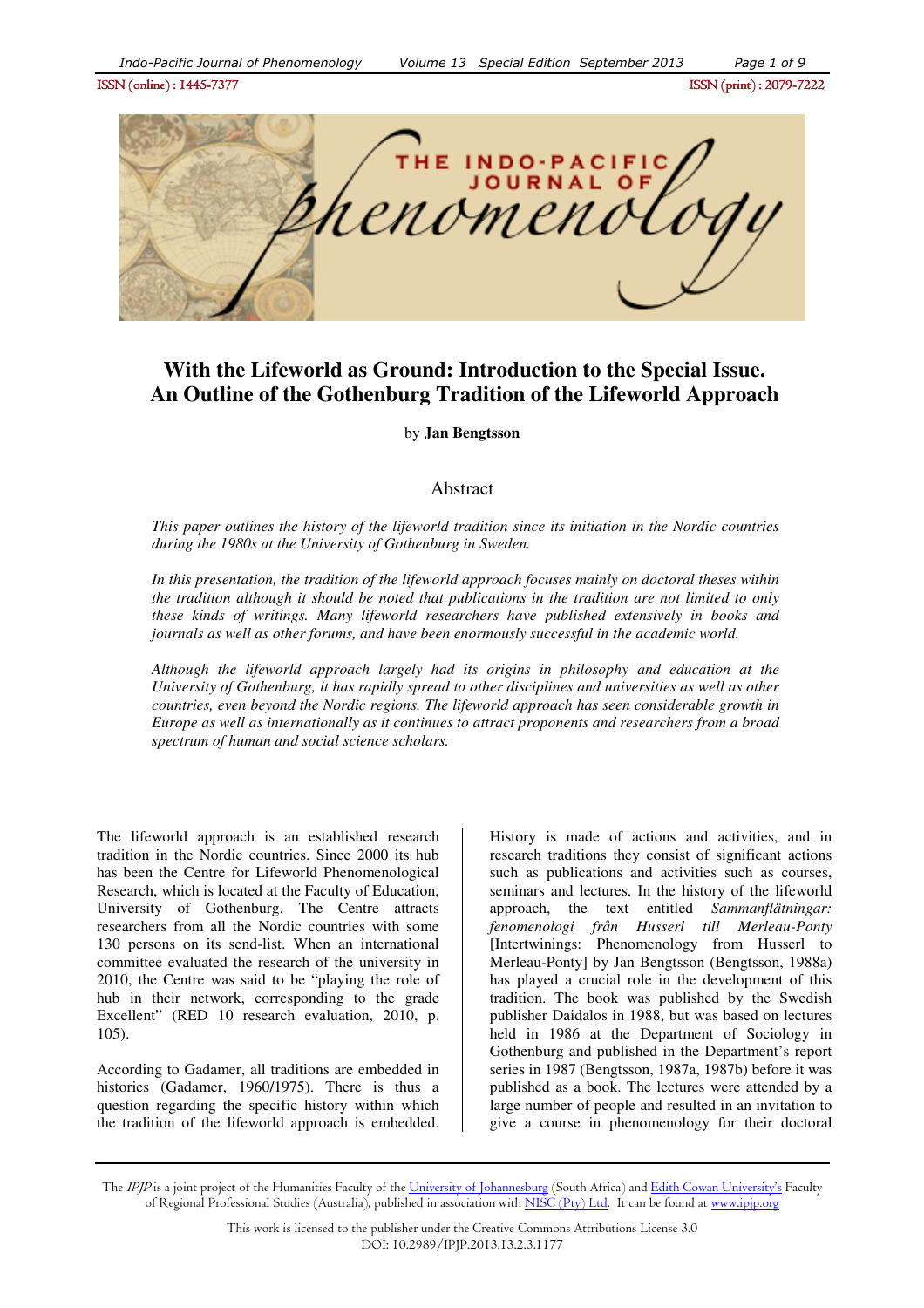students as well as to write a chapter about phenomenology for a textbook in sociology (Bengtsson, 1988b). When *Intertwinings* was published, this was the first book about phenomenology in Sweden. It introduced phenomenology with a lifeworld focus and was addressed more to social and human scientists than philosophers. The book has been used extensively in all the Nordic countries and has been published in several revised editions and printings. Both in the doctoral course and in the book chapter, a lifeworld perspective for researching the social world was used. The publication of this book sparked an interest in phenomenology within the social and human sciences in the Nordic countries. This resulted in doctoral theses in different subjects such as physiotherapy (Engelsrud, 1990), education (Duesund, 1993; Torstenson-Ed, 1997) and architecture (Wikström, 1994; Hurtig, 1995; Herklint, 2000). However, these theses were more inspired by ideas from the lifeworld perspective than from the research design of the lifeworld approach.

The lifeworld approach officially began when seminars, doctoral courses and supervision started on a regular basis in the Department of Education, University of Gothenburg, in an empirical environment. Before this, the lifeworld approach had its domicile at the Department of Philosophy, also at the University of Gothenburg. The first lecture on phenomenology at the Department of Education was given as an invited lecture in 1983, followed by a new lecture in 1985. Subsequently, there have been lectures on lifeworld phenomenology in the doctoral course on methodology each year. The lectures have been published as a series of Husserl-studies, in which the limits and possibilities of Husserl's phenomenology are discussed from a lifeworld perspective. The titles of the publications are significant: *Husserls erfarenhetsbegrepp och kunskapsideal: den teoretiska erfarenhetens begränsningar och den praktiska erfarenhetens primat* [Husserl's concept of experience and ideal of knowledge: The limits of theoretical experience and the primacy of practical experience] (Bengtsson, 1984) and *Konkret fenomenologi* [Concrete phenomenology] (Bengtsson, 1986). In 1990, a series of seminars on phenomenology, devoted to close reading of phenomenological classics, were given to the doctoral students over two semesters. These seminars were later continued by courses on the lifeworld approach and other topics. Supervision of doctoral students in education began and seminars were given regularly. These were important steps in the development of the lifeworld approach as a tradition.

A research tradition is not only embedded in history, but it is also embedded in a regional lifeworld (Bengtsson, 2006a, 2010). The lifeworld, in its general sense, is everything that is possible to experience and

do for a particular individual, but in daily practice the world is limited to regions of the entire lifeworld. Examples of regional worlds are the life in the family, the life of the working place and the life of leisure time. Each regional world is a world of particular things and persons situated at a particular place and organised from the perspective of its activities. In each regional world, people develop a particular identity and language, and often a particular style of comportment and dressing. However, the individuals are not only influenced by the regional world in which they are living, but the world is also relative to the individuals' understanding and ability. The world is neither more nor less than it is for the individuals who live in it. The borders of a regional world are thus better characterized as horizons that can be displaced than objective borders.

A research tradition can be understood as a regional world. People who work together at the same place within the same research approach constitute a particular regional world. They all participate in the same seminars and courses, and read and discuss the same literature. Through doing this they develop a particular understanding of research and of doing research. They acquire a way of experiencing, thinking and acting that is integrated with their embodied existence. Together with this comes a corresponding language and identity. However, all researchers within a tradition are not identical. It is common for researchers within the same tradition to have a somewhat different understanding of concepts and theories as well as different abilities in relation to conducting research. They also work with different research questions and have different needs in relation to the tradition.

Bengtsson published a new book about the lifeworld approach in 1999, which was also published in a revised second edition in 2005. This text is entitled *Med livsvärlden som grund: bidrag till utvecklandet av en livsvärldsfenomenologisk ansats i pedagogisk forskning* [With the lifeworld as ground: Contributions to the development of a lifeworld phenomenological approach in educational research] (Bengtsson, 1999). The book consists of a collection of essays from a doctoral course in 1996 and includes a chapter that formulated the theoretical outlook of the approach as well as six chapters that described different empirical studies. The book contains chapters by Jan Bengtsson, Febe Friberg, Inger Berndtsson, Nadja Carlsson, Silwa Claesson, Joakim Öhlén and Eva Johansson. Also of relevance for the development of the research tradition was the publication of the book *Fenomenologiska utflykter: människa och vetenskap ur ett livsvärldsperspektiv* [Phenomenological excursions: Human being and science from a lifeworld perspective] in the preceding year (Bengtsson, 1998).

The *IPJP* is a joint project of the Humanities Faculty of the <u>University of Johannesburg</u> (South Africa) and <u>Edith Cowan University's</u> Faculty of Regional Professional Studies (Australia), published in association with <u>NISC (Pty) Ltd</u>. It can be found at <u>www.ipjp.org</u>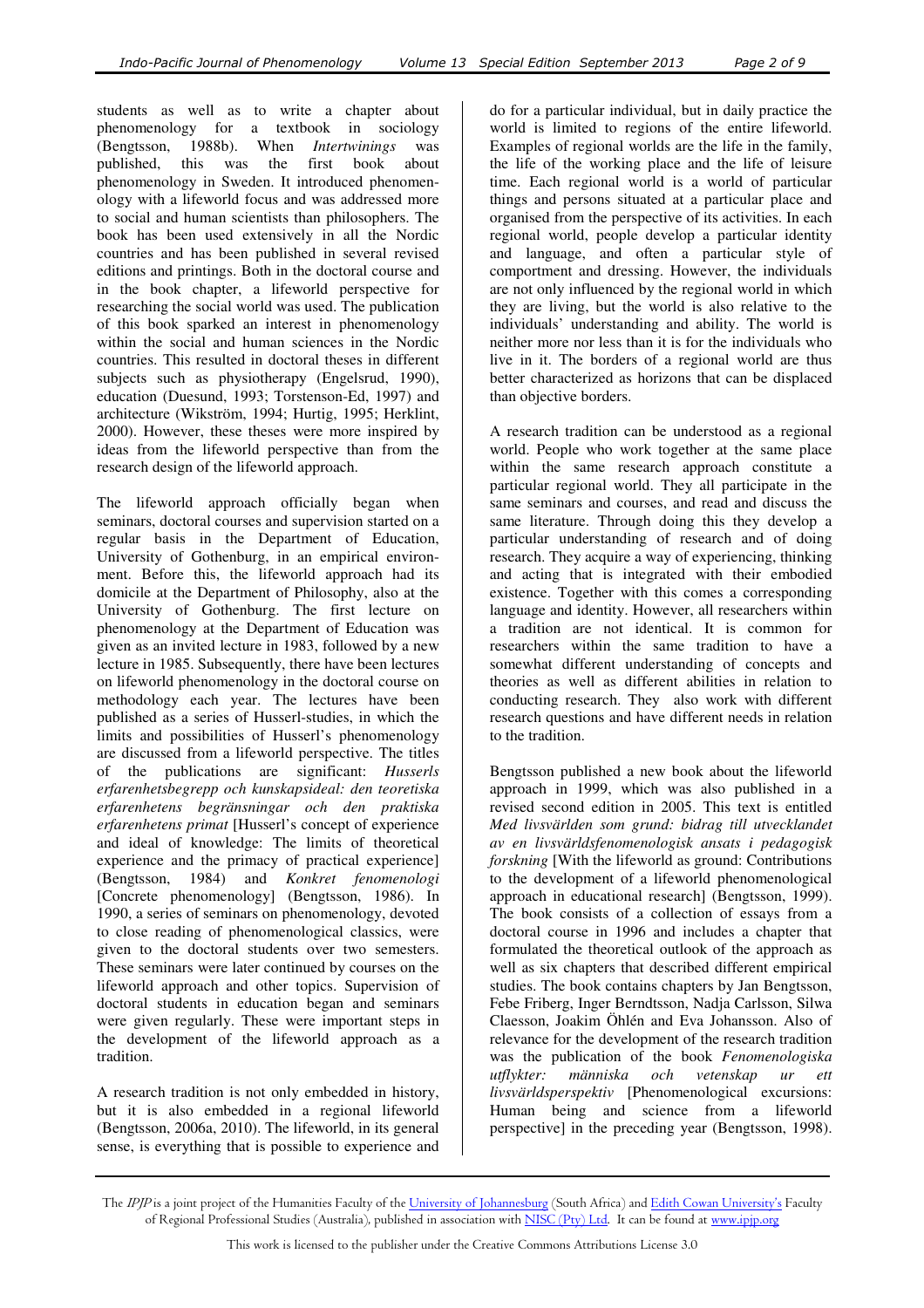This book was an anthology of earlier published and unpublished writings by Bengtsson.

Just before the turn of the millennium, the first doctoral theses in the tradition of the lifeworld approach were completed and defended publicly. In Gothenburg, Silwa Claesson published the first thesis in the tradition. Her thesis was a study concerning teachers' use of scientific knowledge – or more exactly, research on pupils' conceptions of teachers' use of scientific knowledge – in their teaching (Claesson, 1999). In the same year, Eva Johansson published her thesis on small children's morality (Johansson, 1999). She researched moral values and norms in relationships between the children. Kennert Orlenius also defended his thesis concerning preschool teachers who participated in an educational programme in order to become teachers in the compulsory school system (Orlenius, 1999). His focus in the study was the understanding that emerges in the encounter between the pre-school teachers' earlier professional experiences and the content of the educational programme. In 2001, Inger Berndtsson published a study about life changes for people who have suffered severe vision impairment or blindness (Berndtsson, 2001). The study's main focus was on understanding the kind of learning that this type of life-change necessitated. In 2005, Ingrid Grundén published a thesis about life changes after a spinal cord injury. The two central questions of the study concerned how the relationship between the body and its environment is re-established after such an accident and how the persons learn to live with a radically changed body (Grundén, 2005). Cecilia Nielsen's 2005 thesis was about people between 8 and 53 years old who experience reading and writing difficulties. Her interest was in understanding how people with this kind of difficulty experience their difficulty and what they do to overcome this difficulty (Nielsen, 2005). Six years later, another thesis about reading and writing difficulties was published. Nadja Carlsson studied difficulties that occurred for adult students at school and in daily life and the consequences of these difficulties (Carlsson, 2011). In the following year, Ulla Andrén defended her thesis about self-awareness and self-knowledge in professions. The object of her study was to discover if and in what sense selfawareness and self-knowledge influence professionals' work (Andrén, 2012). Currently, seven doctoral students are writing their theses within the lifeworld approach.

When the new Department of Caring Education was opened at the Faculty of Education the first doctoral theses in the department all belonged to the tradition of the lifeworld approach. Joakim Öhlén defended his thesis on palliative caring in 2000. His study focused on the meaning of alleviation of suffering when living with life-threatening cancer (Öhlén, 2000). In the

following year Febe Friberg published a thesis about patient teaching in a medical ward. She was particularly interested in the didactical relationship between patients and nurses (Friberg, 2001).

Like many other doctoral students in education at this time, Karin Dahlberg wrote a thesis in the phenomenographic tradition and integrated lifeworld phenomenology as the grounding for this thesis (Dahlberg, 1992). She participated in the early seminars and courses in phenomenology at the Department of Education. As part of the new Department of Caring Education, Karin supervised doctoral students who wrote their theses from a lifeworld perspective. Subsequently, with the Linnaeus University in Växjö as a base, she has supervised more than 30 doctoral students from different Nordic countries. She published a book in 2001 entitled *Reflective lifeworld research* (Dahlberg, Drew, & Nyström, 2001) that focuses on lifeworld research for the caring sciences. A revised edition of this book was published in 2008 (Dahlberg, Dahlberg, & Nyström, 2008). This research approach has several features in common with the lifeworld approach, but could, in short, be said to have a more epistemological outlook. In this way, Dahlberg gave the lifeworld approach a new direction and founded a lifeworld oriented research centre in Växjö. She recently published a book about health and caring entitled *Hälsa och vårdande i teori och praxis* [Health and caring in theory and practice] (Dahlberg & Segesten, 2010), in which she sums up her lifeworld phenomenological research.

Bengtsson has also published in the caring sciences. Together with two Norwegian colleagues, Gunn Engelsrud and Kristin Heggen, he served as the Guest Editor of a Special Issue of the journal *Norsk Tidsskrift for Sykepleieforskning* [Norwegian Journal of Nursing Science] (2004) that focused on lifeworld phenomenology and health sciences. The Special Issue contained articles by the Norwegian researchers Finn Nortvedt, Sissel Lisa Storli and Solveig Hauge as well as an introduction by Bengtsson, Engelsrud and Heggen. Bengtsson also published a book on the lifeworld approach for the caring sciences in Norway with contributions on different topics from seven Norwegian scholars (Bengtsson, 2006b). The title of the book was *Å forske i sykdoms- og pleieerfaringer: livsverdensfenomenologiske bidrag* [Researching experiences of illness and caring: Lifeworld<br>phenomenological contributionsl and included phenomenological contributions contributions by Jan Bengtsson, Kristin Heggen, Sissel Lisa Storli, Bengt Karlsson, Målfrid Råheim, Eva Gjengedal, Ragnar Fjelland and Kari Kvigne.

The lifeworld approach has also been used in the Department of Archaeology at the University of Gothenburg. Maria Hinnerson-Berglund published a thesis in 2004 on the lifeworld of people living at the

The *IPJP* is a joint project of the Humanities Faculty of the <u>University of Johannesburg</u> (South Africa) and <u>Edith Cowan University's</u> Faculty of Regional Professional Studies (Australia), published in association with <u>NISC (Pty) Ltd</u>. It can be found at <u>www.ipjp.org</u>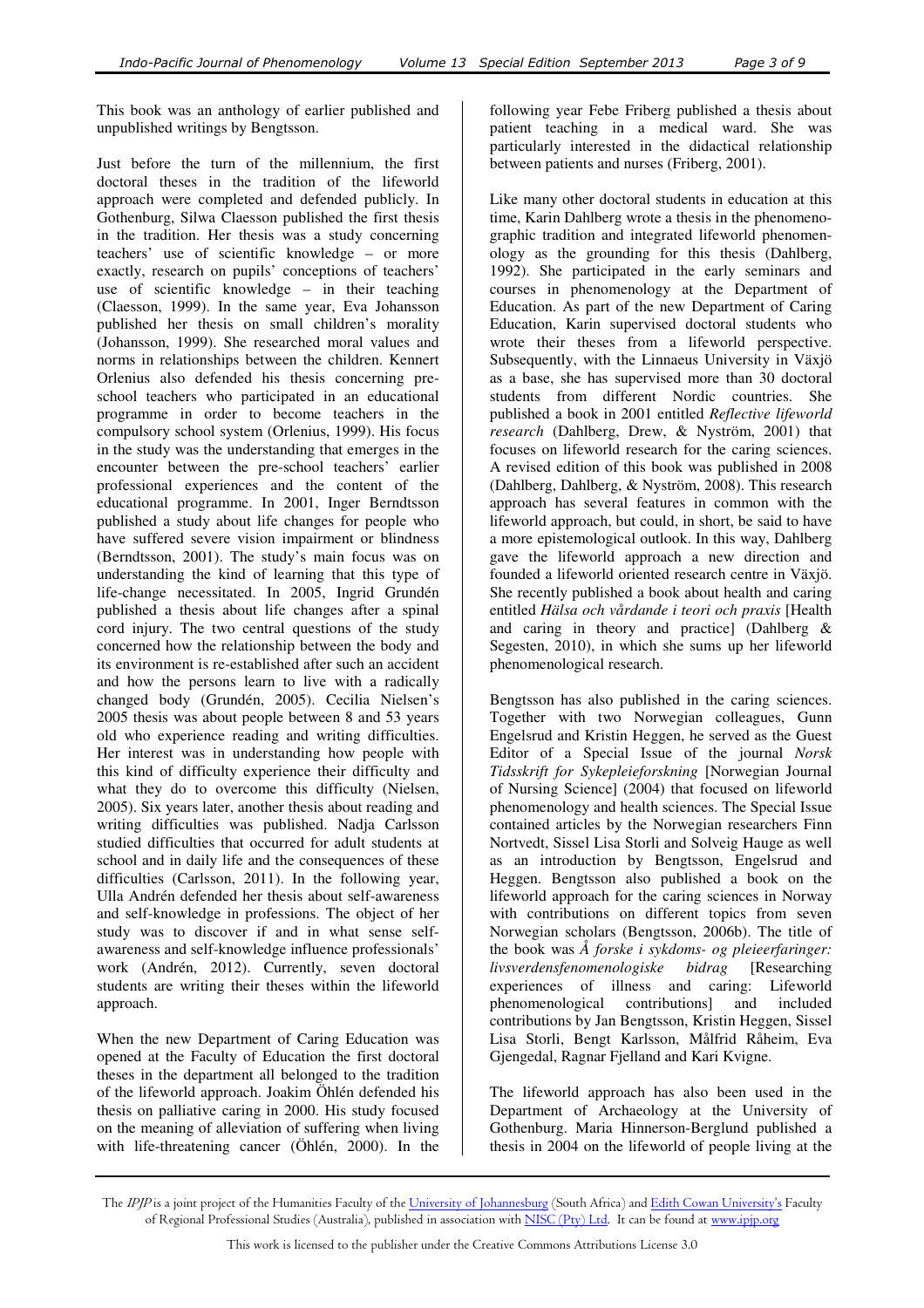Nuuk Fiord in Greenland 4000 years ago with a particular interest in their aesthetics (Hinnerson-Berglund, 2004).

Up to this point, this article has mainly discussed the tradition of the lifeworld approach in Gothenburg. However, the tradition has also spread outside of Gothenburg, to various parts of Sweden as well as to other Nordic countries. The tradition was spread by means of publications, lectures, courses and workshops run by researchers working in the tradition. Jan Bengtsson has lectured at more than one hundred different departments, at some of them several times over many years, and has offered 13 doctoral courses at different departments. When a tradition is spread geographically something happens to the tradition. In a new place, it constitutes a new regional world, and two regional worlds are not the same. Even in heavily controlled systems such as a national curriculum, schools vary in their practice. However, if they are regional worlds of the same tradition, they also need to have something in common, otherwise they would not belong to the same tradition. It is thus necessary to have tolerance for variations in a tradition that is spread geographically, but there also need to be clear limitations to this tolerance. Traditions need to learn to live with this ambiguity of tolerance.

The Luleå University of Technology displayed an early interest in the lifeworld approach and has produced many doctoral theses using this approach, making this regional world the most important centre of the lifeworld tradition outside of Gothenburg. Eva Alerby has been the leading person in this environment. Eva Alerby was also the first person to publish a thesis in this tradition. Her thesis was about young people's (between 7 and 16 years old) thoughts about the environment based on their own experiences and was publicly defended in 1998 (Alerby, 1998). In the following year, Maj-Lis Hörnqvist published a thesis on pupils' experience of competence in their schoolwork by studying experiences of success and failure by pupils in the 8th school year (Hörnqvist, 1999). In 2000, Kerstin Öhrling published a thesis about the relationship between student nurses' and nurses' teaching and learning during the clinical education at a hospital ward with a particular focus on the teacher (Öhrling, 2000). The next thesis was published in 2004 by Cecilia Ferm in music education. She wrote about the interaction between teachers and pupils in music lessons in years 4-6. Her main interest was in understanding the kind of experiences achieved by the interaction (Ferm, 2004). In 2007, Krister Hertting published a thesis in education about learning and performance of leadership in football for children (Hertting, 2007). Catrine Kostenius published her thesis in health promotion in 2008. Her thesis focused on schoolchildren's own experiences of health and wellbeing (Kostenius, 2008). In 2009, Ulrika Bergmark published a thesis in education about teachers' and pupils' experiences of ethical situations and of their work to promote an ethical attitude in a secondary school (Bergmark, 2009). Niclas Ekberg published his thesis in education in 2012. This thesis focused on teachers' experiences of working with social media in the classroom (Ekberg, 2012). Four doctoral students in the Department of Arts, Communication and Education are currently writing their theses within the lifeworld tradition. Under the leadership of Eva Alerby, the lifeworld tradition is vibrant and active in Luleå. In addition to producing theses, the Department also runs courses and research projects within the tradition.

Two theses in early childhood education with a lifeworld approach have been published in Norway. The first of them was produced by Gunvor Løkken at the Norwegian University of Science and Technology in Trondheim. She researched the social style of one and two year old toddlers in their interaction with each other in the pre-school (Løkken, 2000). The second thesis was published by Anne Greve in 2007 at the Department of Special Needs Education, University of Oslo. Her thesis focused on friendship between small children in pre-school (Greve, 2007).

One thesis in education using a lifeworld approach has been publised at the University of Umeå. In 2001, Monika Vinterek published a thesis on pupils' experiences of being in age heterogeneous classes at the Department of Swedish and Subjects of Social Science in Teacher Education (Vinterek, 2001).

At the University of Stockholm, Bozena Hautaniemi defended a thesis in education using the lifeworld appoach in 2004. She researched severely disabled children (between the ages of nine months and five years) without language and speech in order to understand these children's particular way of understanding and relating to the world (Hautaniemi, 2004).

The lifeworld approach has also found fruitful soil in the School of Learning and Communication at University College in Jönköping. In 2007, Martin Hugo published a thesis about teachers' and pupils' experiences from an individual programme for schooltired young people (Hugo, 2007). In 2011, Mikael Segolsson presented a theoretical thesis on learning. Using the notion of formation (Bildung) as a frame of reference, he analysed learning as an on-going interaction between interpretation and dialogue resulting in embodied knowledge (Segolsson, 2011).

At the Malmö Academy of Music, Anna Houmann published a thesis in 2010 on music teachers' working conditions. The thesis focused on music teachers'

The *IPJP* is a joint project of the Humanities Faculty of the <u>University of Johannesburg</u> (South Africa) and <u>Edith Cowan University's</u> Faculty of Regional Professional Studies (Australia), published in association with <u>NISC (Pty) Ltd</u>. It can be found at <u>www.ipjp.org</u>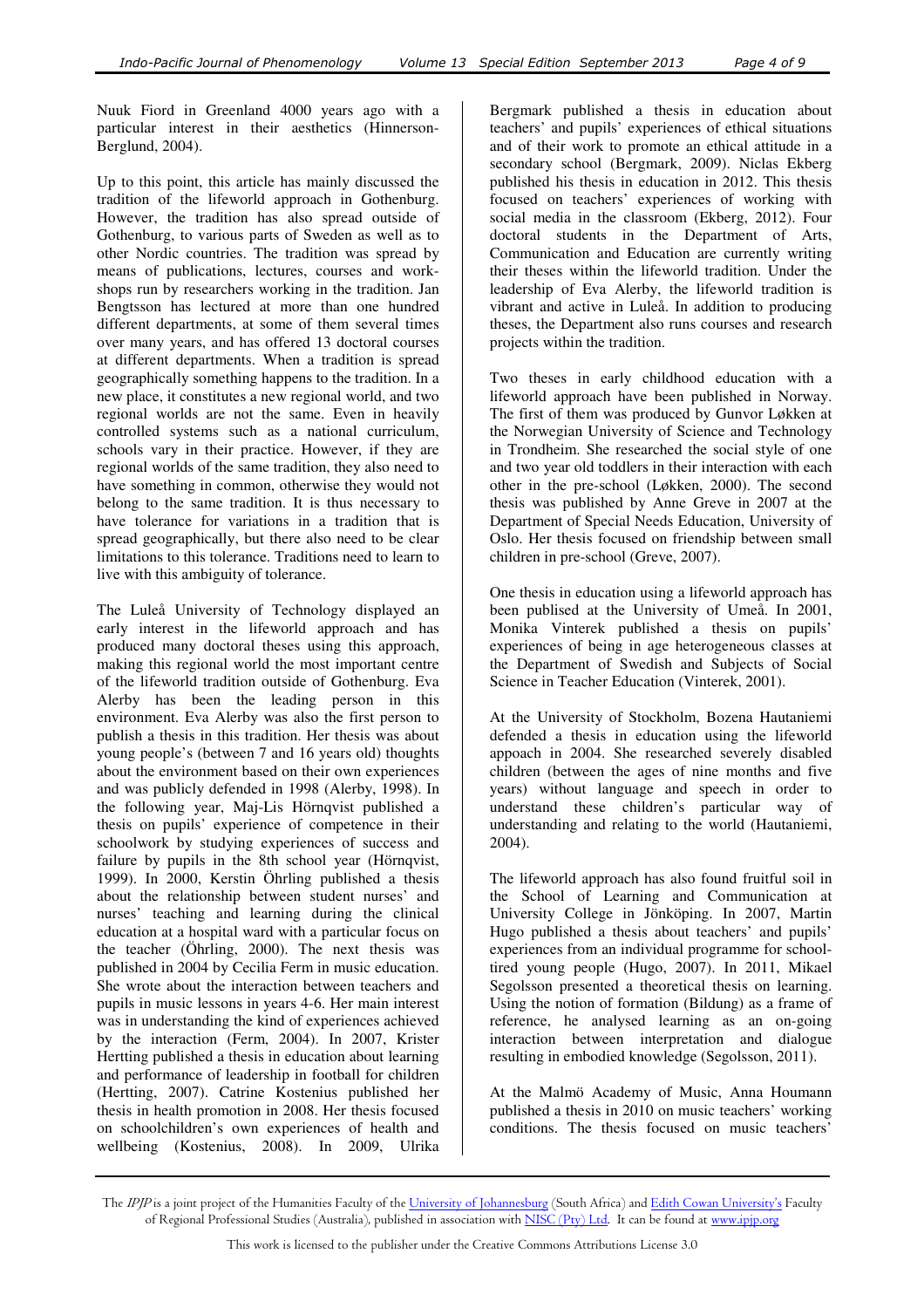experiences of discretionary power in their professional lives (Houman, 2010).

This presentation of the tradition of the lifeworld approach has focused mainly on doctoral theses within the tradition. However, it should be noted that publications in the tradition are not limited to these kind of writings. Many researchers in the tradition have published extensively in books and journals as well as other forums, and have been successful in the academic world. At this point in time, 13 of the 27 persons who produced doctoral theses in the tradition are full professors, while one individual is an associate professor. The academic success of these researchers could be seen as a sign of success of the lifeworld approach. At the very least, it suggests that the approach has attracted excellent researchers. Of course, the success could also be due to the research approach. However, the successes can probably be ascribed to a combination of the nature of the approach and the talent of the person. It is also important to note that other conditions relating to academic work may well have played a role in these successes.

This Special Edition could be seen as an updated version of the lifeworld approach. It contains one article about the basic principles of the research approach and two articles based on doctoral students' on-going research. In this sense, these articles are the latest the approach has to offer.

\_\_\_\_\_\_\_\_\_\_\_\_\_\_\_\_\_\_\_

## **Referencing Format**

Bengtsson, J. (2013). With the lifeworld as ground: Introduction to the special issue. An outline of the Gothenburg tradition of the lifeworld approach. *Indo-Pacific Journal of Phenomenology, 13 (*Special Edition, September: *Lifeworld Approach for Empirical Research in Education – the Gothenburg Tradition), 9* pp. doi: 10.2989/ IPJP.2013.13.2.3.1177

#### **About the Author**



Jan Bengtsson, who held the post of Professor in the Department of Pedagogical, Curricular and Professional Studies, University of Gothenburg, Sweden, passed away on 31 August. Throughout his long illness, which was bravely borne, Jan continued to be academically active but very sadly never lived to see the publication of this paper which is part of a Special Edition of which he was Guest Editor.

Professor Bengtsson previously studied at the University of Vienna (Austria), the University of Freiburg (Germany), Ruhr-University in Bochum (Germany), and the University of Grenoble (France).

During his lengthy career, Jan had been a Visiting Scholar at several institutions such as the Husserl-Archives in Louvain (Belgium), the University of Grenoble (France), the University

of Århus (Denmark), the University of California at Berkeley (USA), the National Institute of Educational Research in Paris (France) and the University of Queensland (Brisbane, Australia). He had also been a Visiting Professor at the Universities of Helsinki (Finland) and Oslo (Norway) as well as the University of Agder in Norway.

Over the years, Jan founded several scientific organizations in the Nordic countries such as the Centre of Lifeword Phenomenological Research (University of Gothenburg) and the Nordic Society for Philosophy of Education.

Jan's research areas were diverse, and included the fields of teaching, teachers and learning, school architecture, history of scientific research, the philosophy of education, and phenomenology.

The IPJP is a joint project of the Humanities Faculty of the University of Johannesburg (South Africa) and Edith Cowan University's Faculty of Regional Professional Studies (Australia), published in association with NISC (Pty) Ltd. It can be found at www.ipjp.org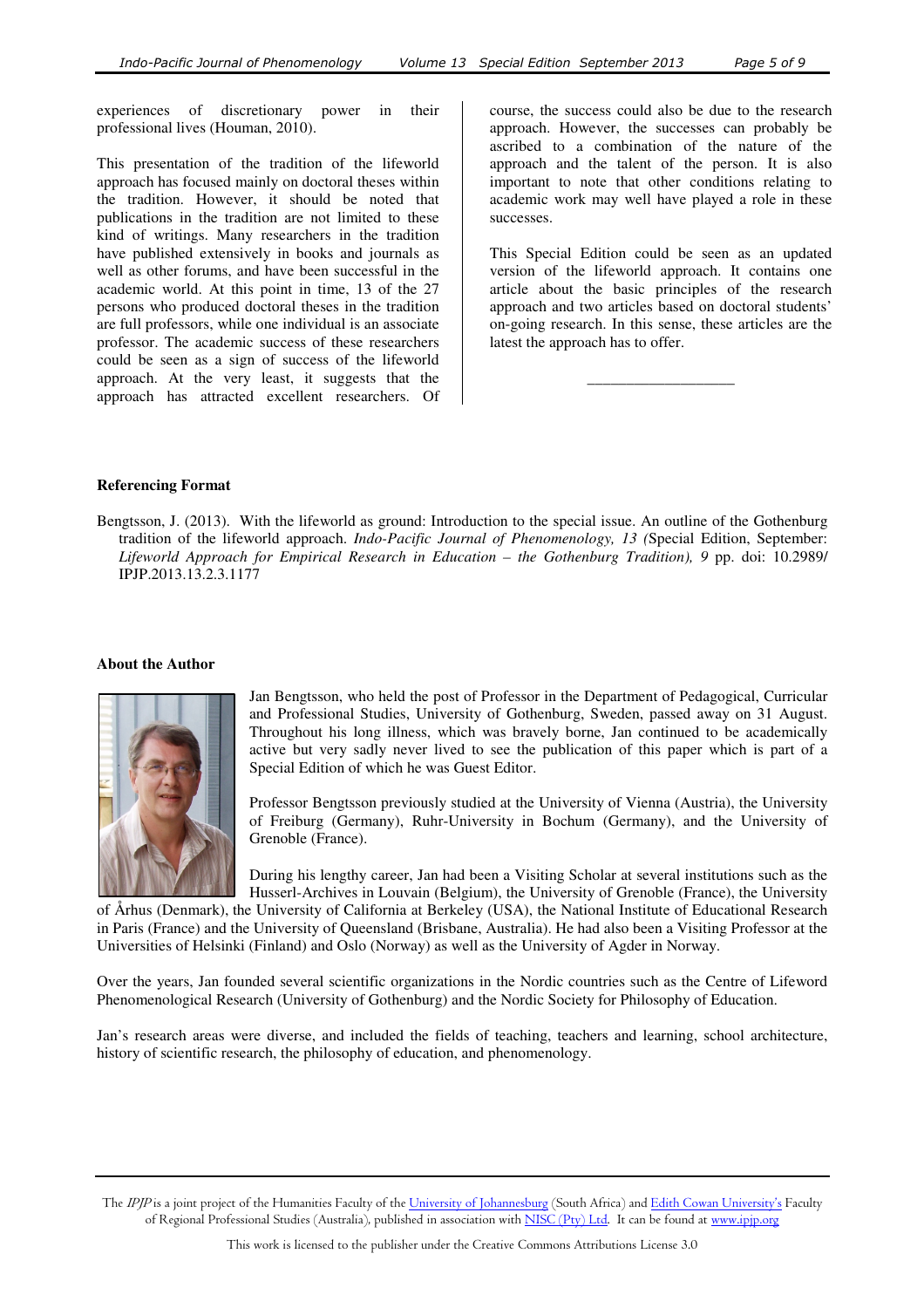### **References**

- Alerby, E. (1998). *Att fånga en tanke. En fenomenologisk studie av barns och ungdomars tänkande kring miljö* [To catch a thought. A phenomenological study of the thinking of children and young people about the environment]. Unpublished doctoral thesis, Luleå University of Technology, Luleå, Sweden.
- Andrén, U. (2012). *Self-awareness and self-knowledge in professions.* Unpublished doctoral thesis, Acta Universitatis Gothoburgensis, Gothenburg, Sweden.
- Bengtsson, J. (1984). *Husserls erfarenhetsbegrepp och kunskapsideal. Den teoretiska erfarenhetens begränsningar och den praktiska erfarenhetens primat* [Husserl's concept of experience and ideal of knowledge. The limits of theoretical experience and the primacy of practical experience]. Gothenburg, Sweden: Fenomenografiska notiser 1:1984. Report from the Department of Education, University of Gothenburg.
- Bengtsson, J. (1986). *Konkret fenomenologi* [Concrete phenomenology]. Gothenburg, Sweden: Philosophical communications, Green series no. 21, Department of Philosophy, University of Gothenburg.
- Bengtsson, J. (1987a). *Edmund Husserls filosofi. En introducerande översikt över hans fenomenologi och dess inflytande* [Edmund Husserl's philosophy. An introductory overview of his phenomenology and its influence]. Gothenburg, Sweden: Research report from the Department of Sociology, no 90, University of Gothenburg.
- Bengtsson, J. (1987b). *Maurice Merleau-Pontys filosofi. Några grunddrag* [Maurice Merleau-Ponty's philosophy. Some basic features]. Gothenburg, Sweden: Research report from the Department of Sociology, no 91, University of Gothenburg.
- Bengtsson, J. (1988a). *Sammanflätningar. Husserls och Merleau-Pontys fenomenologi* [Intertwinings. Husserl's and Merleau-Ponty's phenomenology]. Gothenburg, Sweden: Daidalos.
- Bengtsson, J. (1988b). Fenomenologi: vardagsforskning, existensfilosofi, hermeneutik [Phenomenological directions in sociology: Everyday research, philosophy of existence, hermeneutics]. In P. Månson (Ed.), *Moderna samhällsteorier. Traditioner, riktningar, teoretiker* (pp. 60–94). Stockholm, Sweden: Prisma.
- Bengtsson, J. (1993). *Sammanflätningar. Husserls och Merleau-Pontys fenomenologi* [Intertwinings. Husserl's and Merleau-Ponty's phenomenology]  $(2<sup>nd</sup>$  revised edition). Gothenburg, Sweden: Daidalos.
- Bengtsson, J. (1998). *Fenomenologiska utflykter. Människa och vetenskap ur ett livsvärldsperspektiv*  [Phenomenological excursions. Human beings and scientific research from a lifeworld perspective]. Gothenburg, Sweden: Daidalos.
- Bengtsson, J. (Ed.) (1999). *Med livsvärlden som grund. Bidrag till utvecklandet av en livsvärldsfenomenologisk ansats i pedagogisk forskning* [With the lifeworld as ground. Contributions to the development of a phenomenological lifeworld approach in empirical educational research]. Lund, Sweden: Studentlitteratur.
- Bengtsson, J. (2001). *Sammanflätningar. Husserls och Merleau-Pontys fenomenologi* [Intertwinings. Husserl's and Merleau-Ponty's phenomenology]  $(3<sup>rd</sup>$  revised edition). Gothenburg, Sweden: Daidalos.
- Bengtsson, J. (Ed.) (2005). *Med livsvärlden som grund. Bidrag till utvecklandet av en livsvärldsfenomenologisk ansats i pedagogisk forskning* [With the lifeworld as ground. Contributions to the development of a phenomenological lifeworld approach in empirical educational research] (2<sup>nd</sup> revised edition). Lund, Sweden: Studentlitteratur.
- Bengtsson, J. (2006a). Undervisning, profession, lärande [Teaching, profession, learning]. In S. Lindblad & A. Edvardsson (Eds.), *Mot bättre vetande. Presentationer av forskning vid Institutionen för pedagogik och didaktik 2006* (pp. 108–114). Gothenburg, Sweden: IPD-rapport 2006:06, University of Gothenburg, Department of Education.
- Bengtsson, J. (Ed.) (2006b). *Å forske i sykdoms- og pleieefaringer. Livsverdensfenomenologiske bidrag* [Researching experiences of illness and caring. Lifeworld phenomenological contributions]. Kristiansand, Norway: HøyskoleForlaget.

The IPJP is a joint project of the Humanities Faculty of the University of Johannesburg (South Africa) and Edith Cowan University's Faculty of Regional Professional Studies (Australia), published in association with NISC (Pty) Ltd. It can be found at www.ipjp.org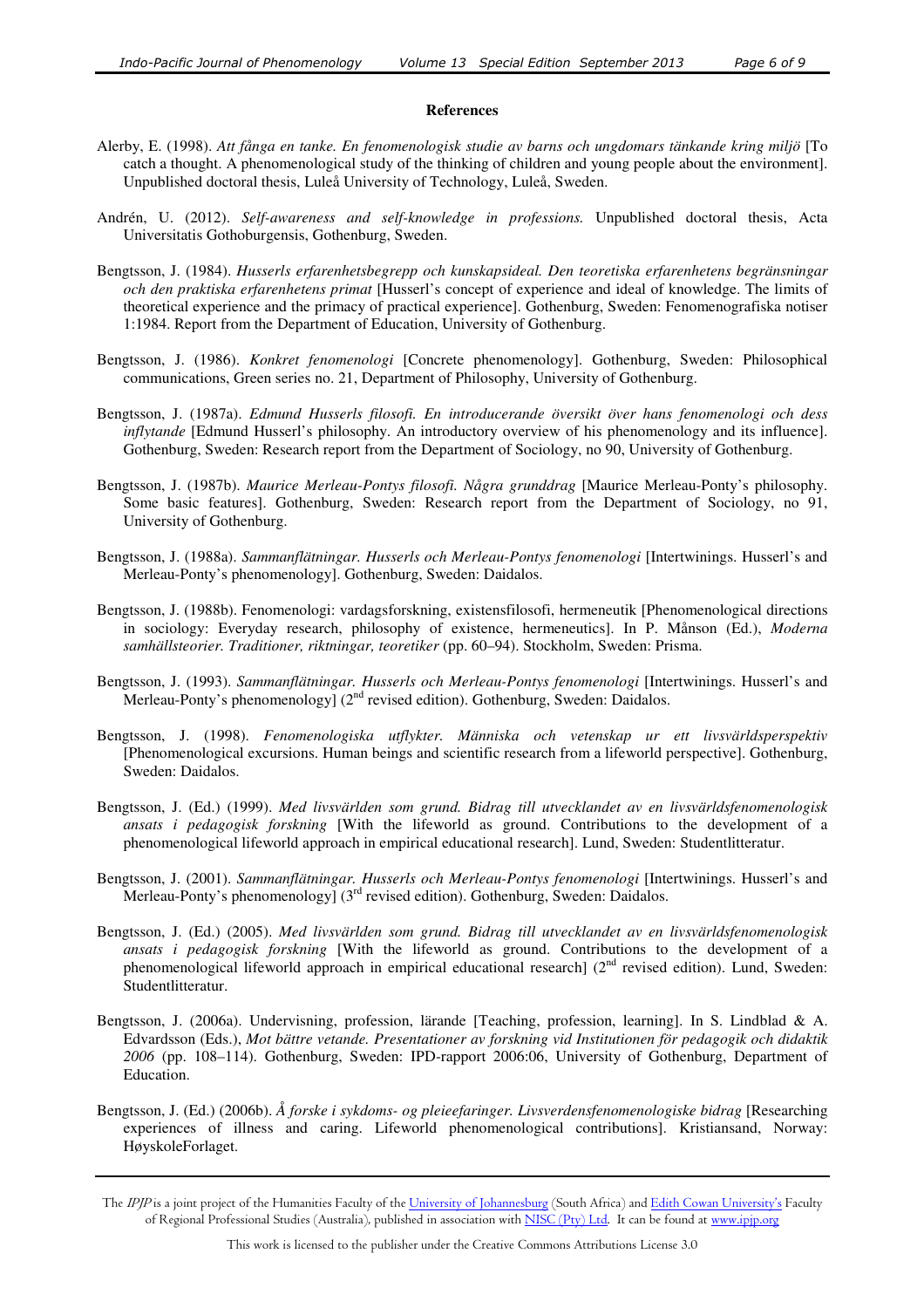- Bengtsson, J. (2010). *Teorier om yrkesutövning och deras praktiska konsekvenser för lärare* [Theories about professional skill and their practical consequences for teachers]. In M. Hugo & M. Segolsson (Eds.), *Lärande och bildning i en globaliserad tid* (pp. 83–98). Lund, Sweden: Studentlitteratur.
- Bengtsson, J., Engelsrud, G., & Heggen, K. (Eds.) (2004). Special Issue: Livsvärldsfenomenologi och vårdforskning. *Norsk Tidsskrift for Sykepleieforskning,* 6/3.
- Bergmark, U. (2009). *Building an ethical learning community in schools.* Unpublished doctoral thesis, Luleå University of Technology, Luleå, Sweden.
- Berndtsson, I. (2001). *Förskjutna horisonter. Livsförändring och lärande i samband med synnedsättning* [Shifting horizons. Life changes and learning in relation to visual impairment or blindness]. Unpublished doctoral thesis, Acta Universitatis Gothoburgensis, Gothenburg, Sweden.
- Carlsson, N. (2011). *I kamp med skriftspråket. Vuxenstuderande med läs- och skrivsvårigheter i ett livsvärldesperspektiv* [Struggling with written language. Adult students with reading and writing difficulties in a lifeworld perspective]. Unpublished doctoral thesis, Acta Universitatis Gothoburgensis, Gothenburg, Sweden.
- Claesson, S. (1999). *"Hur tänker du då?" Empiriska studier om relationen mellan forskning om elevuppfattningar och lärares undervisning* [How did you figure that out? Empirical studies concerning research on pupils' conceptions in relation to teaching]. Unpublished doctoral thesis, Acta Universitatis Gothoburgensis Gothenburg, Sweden.
- Dahlberg, K. (1992). *Helhetssyn i vården. En uppgift för sjuksköterskeutbildningen* [Holistic perspective in caring. A task for nursing education]. Unpublished doctoral thesis, Acta Universitatis Gothoburgensis, Gothenburg, Sweden.
- Dahlberg, K., Drew, N., & Nyström, M. (2001). *Reflective lifeworld research.* Lund, Sweden: Studentlitteratur.
- Dahlberg, H., Dalhberg, K., & Nyström, M. (2008). *Reflective lifeworld research* (2<sup>nd</sup> ed). Lund, Sweden: Studentlitteratur.
- Dahlberg, K., & Segesten, K. (2010). *Hälsa och vårdande i teori och praxis* [Health and caring in theory and practice]. Stockholm, Sweden: Natur & Kultur.
- Duesund, L. (1993). *Kroppen i spesialpedagogikken. En teoretisk og empirisk undersøkelse om fysisk aktivitet og selvoppfatning* [The body in special needs education. A theoretical and empirical investigation of physical activity and self-image]. Unpublished doctoral thesis, University of Oslo, Oslo, Norway.
- Ekberg, N. (2012). *Lärarnas möten med sociala medier: applikationer i behov av explikationer* [Teachers' encounters with social media: Applications in need of explications]. Unpublished doctoral thesis, Luleå University of Technology Luleå, Sweden.
- Engelsrud, G. (1990). *Kjærlighet og bevegelse. Fragmenter til en forståelse av fysioterapeutisk yrkesutøvelse* [Love and movement. Fragments to an understanding of physiotherapeutic practice]. Unpublished doctoral thesis, Statens institutt for folkhelse, Oslo, Norway.
- Ferm, C. (2004). *Öppenhet och medvetenhet. En fenomenologisk studie av musikdidaktisk interaction* [Openness and awareness. A phenomenological study of music didactical interaction]. Unpublished doctoral thesis, Luleå University of Technology, Luleå, Sweden.
- Friberg, F. (2001). *Pedagogiska möten mellan patienter och sjuksköterskor på en medicinsk vårdavdelning. Mot en vårddidaktik på livsvärldsgrund* [Pedagogical encounters between patients and nurses in a medical ward. Towards a caring didactics from a lifeworld approach]. Unpublished doctoral dissertation, Acta Universitatis Gothoburgensis, Gothenburg, Sweden.
- Gadamer, H-G. (1960/1975). *Wahrheit und Methode* [Truth and method]. London: Sheed & Ward. Tübingen, Germany: J. C. B. Mohr.

The IPJP is a joint project of the Humanities Faculty of the University of Johannesburg (South Africa) and Edith Cowan University's Faculty of Regional Professional Studies (Australia), published in association with NISC (Pty) Ltd. It can be found at www.ipjp.org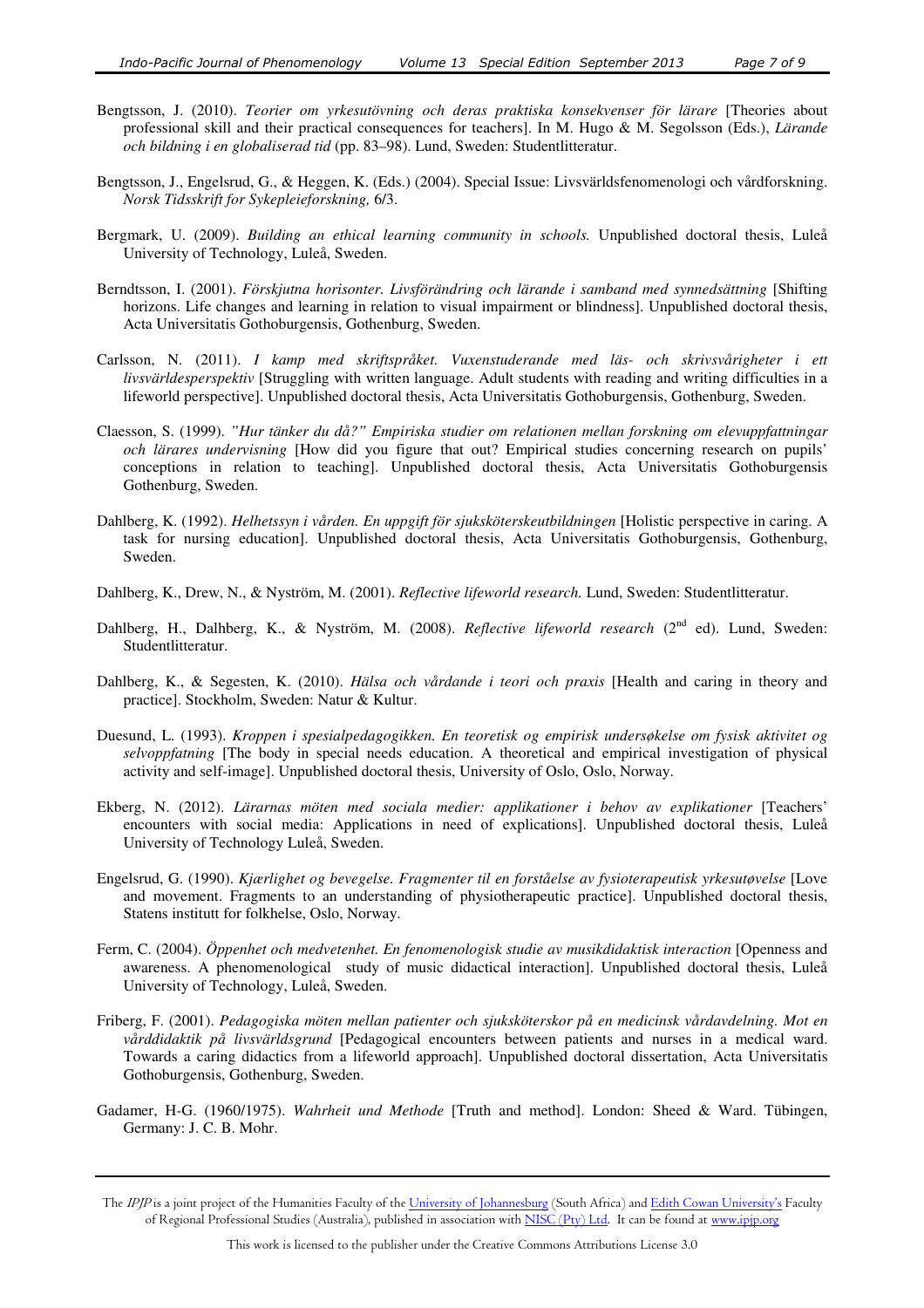- Greve, A. (2007). *Vennskap mellom små barn i barnehagen* [Friendship among small children in pre-school]. Unpublished doctoral thesis, University of Oslo, Oslo, Norway.
- Grundén, I. (2005). *Att återerövra kroppen. En studie av livet efter en ryggmärgsskada* [Reclaiming the body. A study of life after a spinal cord injury]. Unpublished doctoral thesis, Acta Universitatis Gothoburgensis, Gothenburg, Sweden.
- Hautaniemi, B. (2004). *Känslornas betydelse i funktionshindrade barns livsvärld* [The meaning of feelings in the lifeworld of disabled children]. Unpublished doctoral thesis, Stockholm University, Stockholm, Sweden.
- Herklint, E. (2000). *Bevarandets etiska dimensioner. Relationer mellan människor, plaster och hus* [The ethical functions of preserving. Relations between human beings, places and houses]. Unpublished doctoral thesis, Chalmers University of Technology, Gothenburg, Sweden.
- Hertting, K. (2007). *Den sköra föreningen mellan tävling och medmänsklighet. Om ledarskap och lärprocesser i barnfotbollen* [The fragile unity between competition and humanity: On leadership and learning processes in children's football]. Unpublished doctoral thesis, Luleå University of Technology, Luleå, Sweden.
- Hinnerson-Berglund, M. (2005). *Mobilitet och estetik. Nuukfjorden på Grönlands västkust som människornas livsvärld för 4000 år sedan* [Mobility and aesthetics. The Nuuk fiord on Greenland's west coast as people's lifeworld 4000 years ago]. Unpublished doctoral thesis, University of Gothenburg, Gothenburg, Sweden.
- Houmann, A. (2010). *Musiklärares handlingsutrymme. Möjligheter och begränsningar* [Music teachers' scope of action. Possibilities and limitations]. Studies in music and music education no 16. Malmö: Publications from the Malmö Academy of Music.
- Hörnqvist, M-L. (1999). *Upplevd kompetens. En fenomenologisk studie av ungdomars upplevelser av sin egen kompetens i skolarbetet* [Experienced competence. A phenomenological study of young people's experience of their own competence in schoolwork]. Unpublished doctoral thesis, Luleå University of Technology, Luleå, Sweden.
- Hugo, M. (2007). *Liv och lärande i gymnasieskolan. En studie om elevers erfarenheter i en liten grupp på gymnasieskolans individuella program* [Life and learning. The way towards knowledge and competence for seven underachievers at upper secondary school]. Jönköping, Sweden: Jönköping University Press.
- Hurtig, E. (1995). *Hemhörighet och stadsförnyelse belyst i fyrtiotalsstadsdelen Sanna i Göteborg* [The concept of home and urban renewal exemplified by the 1940s Sanna quarter in Gothenburg]. Unpublished doctoral thesis, Chalmers University of Technology, Gothenburg, Sweden.
- Johansson, E. (1999). *Etik i små barns värld. Om värden och normer bland de yngsta barnen i förskolan* [Ethics in small children's world. Values and norms among the youngest children in preschool]. Unpublished doctoral thesis, Acta Universitatis Gothoburgensis, Gothenburg, Sweden.
- Kostenius, C. (2008). *Giving voice and space to children in health promotion.* Unpublished doctoral thesis, Luleå University of Technology, Luleå, Sweden.
- Løkken, G. (2000). *Toddler peer culture. The social style of one and two year old body-subjects in everyday interaction.* Unpublished doctoral thesis, Norwegian University of Science and Technology, Trondheim, Norway.
- Nielsen, C. (2005). *Mellan fakticitet och projekt. Läs- och skrivsvårigheter och strävan att övervinna dem* [Between facticity and project. Reading and writing difficulties and the striving to overcome them]. Unpublished doctoral thesis, Acta Universitatis Gothoburgensis, Gothenburg, Sweden.
- Öhlén, J. (2000). *Att vara i en fristad. Berättelser om lindrat lidande inom palliativ vård* [Being in a lived retreat. Narratives of alleviated suffering within palliative care]. Unpublished doctoral thesis, University of Gothenburg, Gothenburg, Sweden.

The IPJP is a joint project of the Humanities Faculty of the University of Johannesburg (South Africa) and Edith Cowan University's Faculty of Regional Professional Studies (Australia), published in association with NISC (Pty) Ltd. It can be found at www.ipjp.org